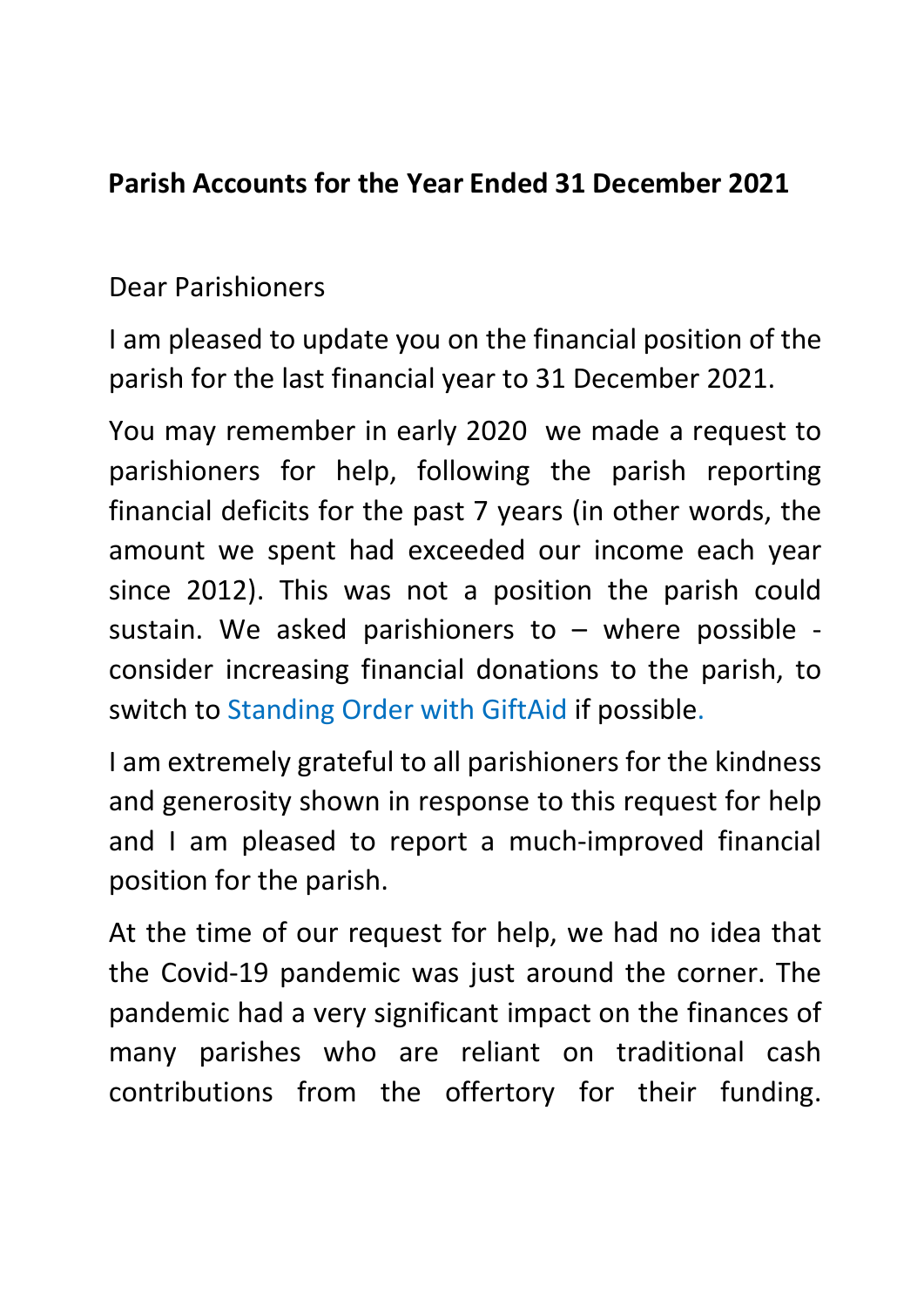Fortunately, our parishioners continued to make regular contributions to support the parish, meaning that the impact for St Dunstan's was mitigated, and for the past two years we have been able to cover our costs with a small surplus.

A summary of the income and expenditure for the parish over the past 3 years is shown below. Our main source of income is the offertory which includes donations made by Standing Order, on-line via the parish website, through the contactless machines in the narthex as well as in cash or Gift Aid envelopes. Thanks to those parishioners who have opted to Gift Aid their donations which by adding an additional 25% via this tax-friendly way, provides an important source of additional income for the parish.

Each parish pays an annual Diocesan levy which covers the costs of running the Arundel and Brighton diocese but is also an important way for the diocese to distribute financial support with those parishes in a less fortunate position than ours. The levy is charged as a proportion of our overall financial income.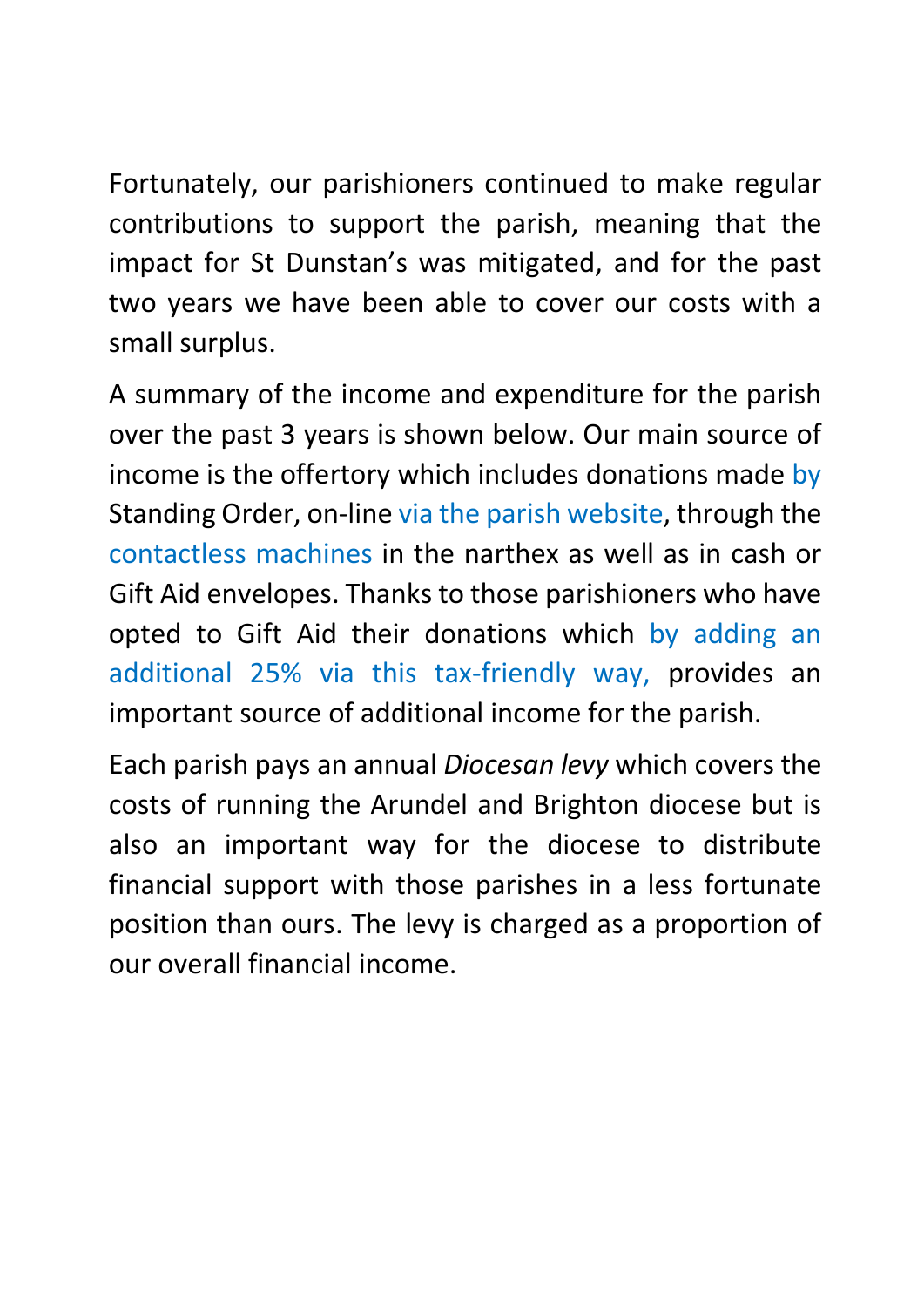| <b>Year ended 31</b><br><b>December</b> | 2021           | 2020           | 2019 |
|-----------------------------------------|----------------|----------------|------|
| <b>Income</b>                           |                |                |      |
| Offertory                               | 242            | 196            | 197  |
| <b>Gift Aid rebates</b>                 | 53             | 51             | 38   |
| Other income                            | $\overline{4}$ | $\overline{4}$ | 9    |
| <b>Total income</b>                     | 299            | 251            | 244  |
|                                         |                |                |      |
| <b>Expenditure</b>                      |                |                |      |
| Diocesan levy                           | 101            | 80             | 80   |
| <b>Buildings &amp;</b>                  | 56             | 42             | 52   |
| utilities                               |                |                |      |
| Other                                   | 112            | 112            | 158  |
| expenditure                             |                |                |      |
| <b>Total</b>                            | 269            | 234            | 290  |
| expenditure                             |                |                |      |
|                                         |                |                |      |
| Surplus /<br>(deficit)                  | 30             | 17             | (46) |

Please note that the above does not include salary for the parish priest which is provided through separate Christmas and Easter donations from parishioners.

So far the surplus we have reported over the past two years has allowed us to stabilise the parish financial